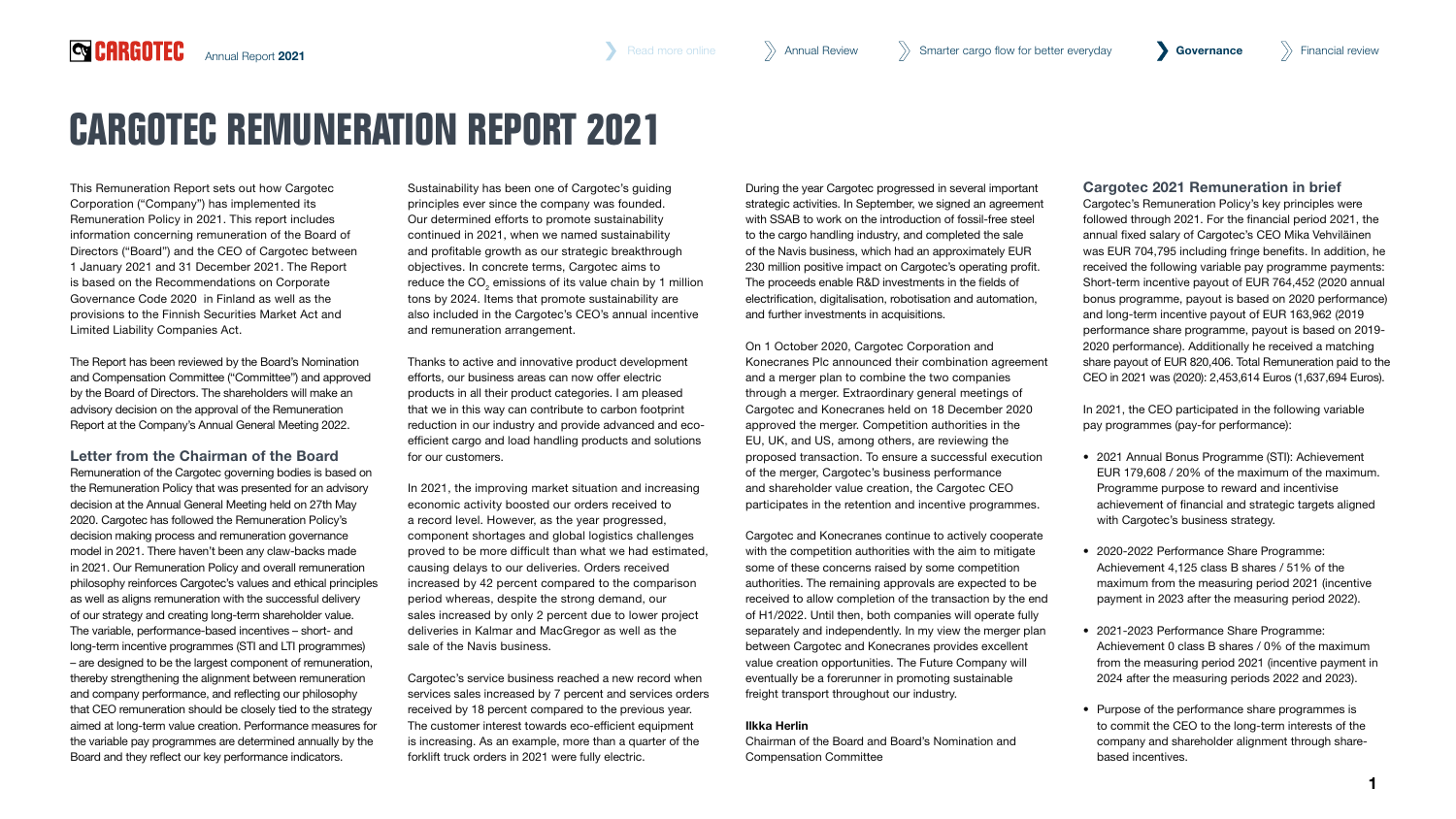Additionally, the CEO participated in the 2019–2022 Matching Share Programme. In the merger-related remuneration, the CEO participated in a retention programme and 2020 Restricted Share Unit Programme.

The purpose of the performance share programmes is to commit the CEO to the long-term interests of the company and shareholder alignment through sharebased incentives.

Based on the decision of the AGM of 24 March 2021, the Board's annual remuneration remained unchanged in 2021.

Development of Financial Performance and Remuneration

5-year Development of Financial Performance

The following graphs summarise Cargotec's key financial and shareholder return performance indicators in the last 5 years. The CEO's financial performance targets in the variable pay programmes are aligned with Cargotec's financial performance and strategic targets.

#### **SERVICE AND SOFTWARE SALES, % OF CONSOLIDATED SALES**



Service and software sales, % of consolidated sales

\* Software sales include automation software and, until 1 July 2021, the strategic business unit Navis

#### Consolidated sales 3,250 3,304 3,683 3,263 3,315 **DIVIDEND PER CLASS B SHARE, €**



\* Boards proposal for dividend





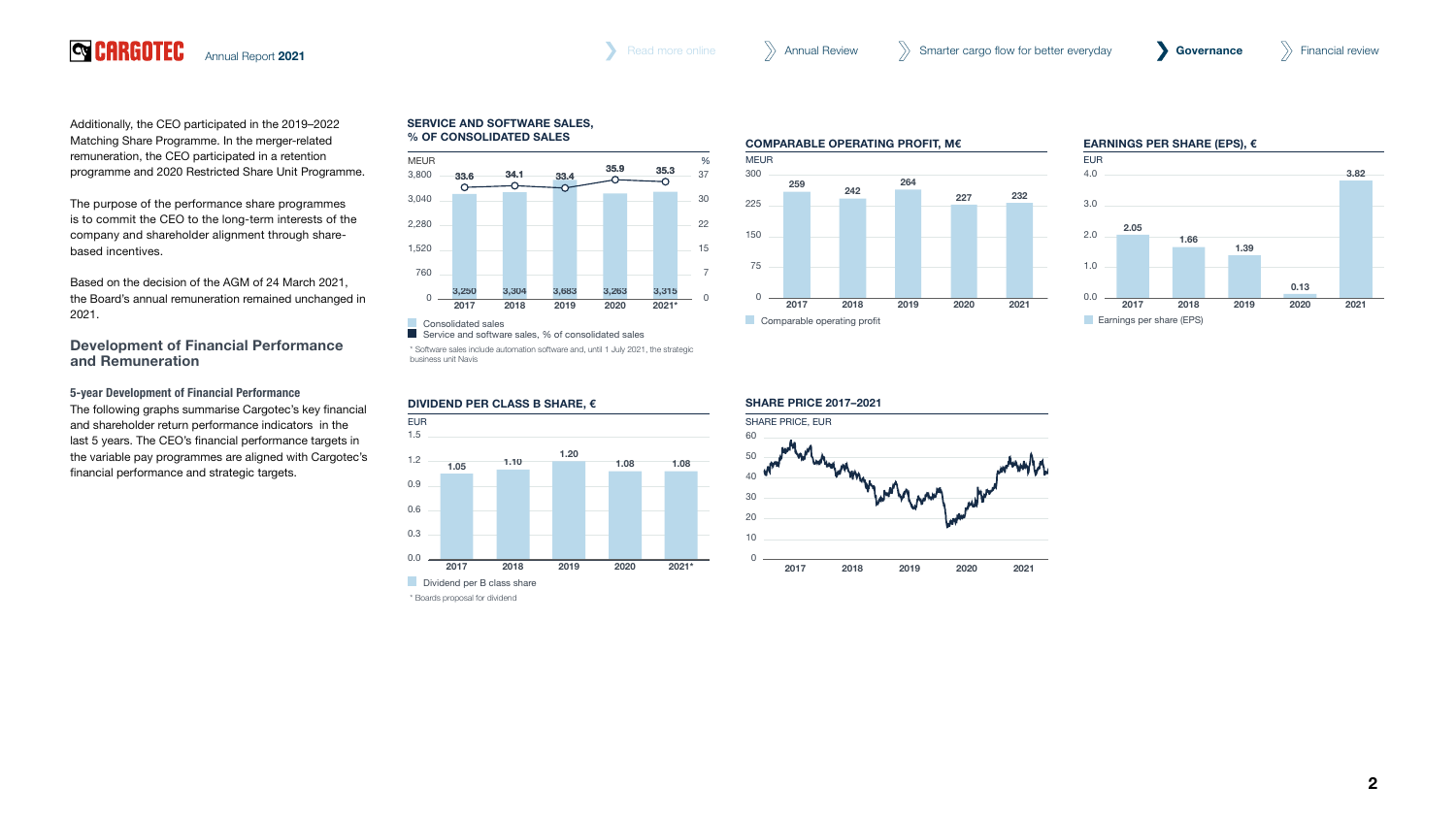# 5-year Development of Remuneration

# Development of paid CEO Remuneration in euros

|                                          | 2017                     | 2018       | 2019                     | 2020                     | 2021      |
|------------------------------------------|--------------------------|------------|--------------------------|--------------------------|-----------|
| Fixed salary <sup>1</sup>                | 706,860                  | 701,190    | 699,659                  | 650,958                  | 704,795   |
| Short-term incentives (STI) <sup>2</sup> | 575,505                  | 340,184    | 124,344                  | 580,942                  | 764,452   |
| Long-term incentives (LTI)               | 797,666 <sup>3</sup>     | 1,821,3284 | 715,7845                 | 106,5066                 | 163,962   |
| Restricted shares                        | 258,280                  |            | $\overline{\phantom{a}}$ | $\overline{\phantom{a}}$ |           |
| Matching shares                          | $\overline{\phantom{a}}$ | $\sim$     | $\sim$                   | 299,2898                 | 820,406   |
| Supplemental pension                     | 500,000                  | 500,000    |                          |                          |           |
| Total remuneration                       | 2,838,311                | 3,362,702  | 1,539,787                | 1,637,694                | 2,453,614 |
|                                          |                          |            |                          |                          |           |

| Developmen         |       |                        |       |         |       |
|--------------------|-------|------------------------|-------|---------|-------|
| Base salary        | 0%    | $\sim$ $\sim$<br>U%    | U%    | $U$ / C | 0%    |
| Total remuneration | 18.8% | $\sim$ $ \sim$<br>10.U | 54.2% | $6.4\%$ | 49.8% |

1 Annual fixed salary includes base salary, holiday pay and fringe benefits. Monthly base salary EUR 55,000 during the period of 1 January 2017–31 December 2021.

2 Short-term incentive payment based on previous year performance.

3 Performance Share Programme, performance period 2014–2016.

4 Performance Share Programme, performance period 2015–2017.

5 Performance Share Programmes, performance period 2016–2018 and performance period 2017-2018 (2019 ownership and value creation period).

6 Performance Share Programme, performance period 2018–2019 (2020 ownership and value creation period).

7 Performance Share Programme, performance period 2019–2020 (2021 ownership and value creation period).

<sup>8</sup> Matching Share Programme, 1<sup>st</sup> installment in 2020.

<sup>9</sup> Matching Share Programme, 2<sup>nd</sup> installment in 2021.

#### Development of paid Board Remuneration in euros

|                                              | 2017            | 2018        | 2019        | 2020        | 2021        |
|----------------------------------------------|-----------------|-------------|-------------|-------------|-------------|
| Chairman annual fee                          |                 |             |             |             |             |
| Development                                  | 85,000 (+6.3 %) | 85,000 (0%) | 85,000 (0%) | 85,000 (0%) | 85,000 (0%) |
| Vice chairman annual fee                     |                 |             |             |             |             |
| Development                                  | 60,000 (+9.1%)  | 60,000 (0%) | 60,000 (0%) | 60,000 (0%) | 60,000 (0%) |
| Board member annual fee                      |                 |             |             |             |             |
| Development                                  | 45,000 (+12.5%) | 45,000 (0%) | 45,000 (0%) | 45,000 (0%) | 45,000 (0%) |
| Development of employee base salary (median) |                 |             |             |             |             |
|                                              | 2017            | 2018        | 2019        | 2020        | 2021        |
| Median year-on-year development              | $+3.0\%$        | $+2.9%$     | $+3.0%$     | $0.0\%$     | $+3.0%$     |

#### **CEO PAID COMPENSATION DEVELOPMENT AND BREAKDOWN**



According to the Cargotec's Remuneration Policy, recording to the bargeted of formalistication is endy,<br>our variable pay programmes promote pay-forperformance and this is clearly seen also from the CEO's actual incentive payouts in the past five years. During this period the CEO's base salary development has been 0%, as for the Cargotec's employees globally the median year-on-year increase has been around 3%. For the Board members the latest annual fee increase was implemented in 2017. Sur vanable pay programmes promote pay-ion-31% 34% 34% 33%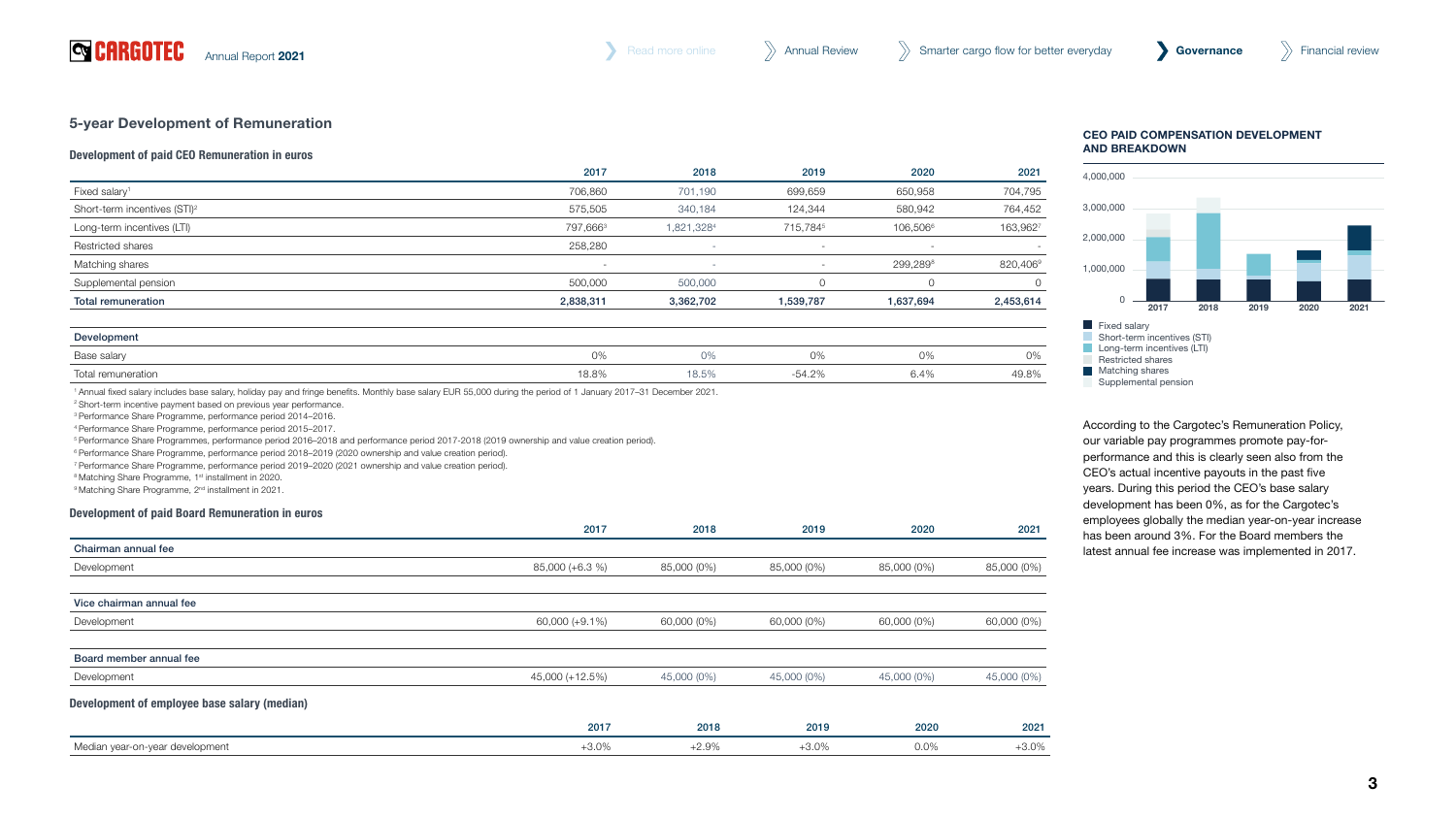

# Remuneration of the Board of Directors in 2021

# Cargotec Board Remuneration 1 January–31 December 2021

| <b>Director</b>                            | <b>Committee memberships</b>                                                                   | Annual fee in euros | Meeting fees in euros | Total in euros <sup>1</sup> | Number of class B shares<br>obtained as remuneration <sup>2</sup> |
|--------------------------------------------|------------------------------------------------------------------------------------------------|---------------------|-----------------------|-----------------------------|-------------------------------------------------------------------|
| llkka Herlin, Chairman                     | Nomination and Compensation Committee, Chairman<br>Audit and Risk Management Committee, Member | 85,000              | 24.000                | 109,240                     | 544                                                               |
| Tapio Hakakari, Vice Chairman <sup>3</sup> | Nomination and Compensation Committee, Member                                                  | 60,000              | 18,000                | 78,240                      | 384                                                               |
| Teuvo Salminen <sup>3</sup>                | Audit and Risk Management Committee, Chairman                                                  | 60,000              | 19,000                | 79,000                      | 384                                                               |
| Jaakko Eskola                              | Nomination and Compensation Committee, Member                                                  | 45,000              | 14,000                | 59,000                      | 288                                                               |
| Peter Immonen                              | Nomination and Compensation Committee, Member                                                  |                     | 5,000                 | 5,000                       | $\circ$                                                           |
| Teresa Kemppi-Vasama                       | Nomination and Compensation Committee, Member                                                  | 45,000              | 19,000                | 64,000                      | 288                                                               |
| Johanna Lamminen                           |                                                                                                | 45,000              | 15,000                | 60,000                      | 288                                                               |
| Casimir Lindholm                           |                                                                                                | 45,000              | 12,000                | 57,000                      | 288                                                               |
| Kaisa Olkkonen                             | Audit and Risk Management Committee, Member                                                    | 45,000              | 19,000                | 64,000                      | 288                                                               |
| Heikki Soljama                             |                                                                                                | 45,000              | 14,000                | 59,000                      | 288                                                               |
| Total                                      |                                                                                                | 475,000             | 159,000               | 634,480                     | 3,040                                                             |

1 Including annual Board remuneration, meeting attendance fees and fringe benefits for the period of 1 January 2021–31 December 2021.

2 30% of the Annual Fee is paid as Cargotec class B shares. The value of the shares is included in the Annual Fee in Euros.

<sup>3</sup> Received an additional 150,000 Euros compensation for the merger-related preparation work, not included in the figures above.

4 Until 23. March 2021.

Shareholders resolved on the Board Remuneration in the Annual General Meeting of 2021 as follows.

- Chairman EUR 85,000
- Vice Chairman EUR 60,000
- Chairman of the Audit and Risk Management Committee EUR 60,000
- Other Board members EUR 45,000
- Of the total annual remuneration, 30 percent is paid in Cargotec's class B shares and the rest in cash
- Additionally, a meeting fee of EUR 1,000 is paid for attendance of meetings of the Board and its committees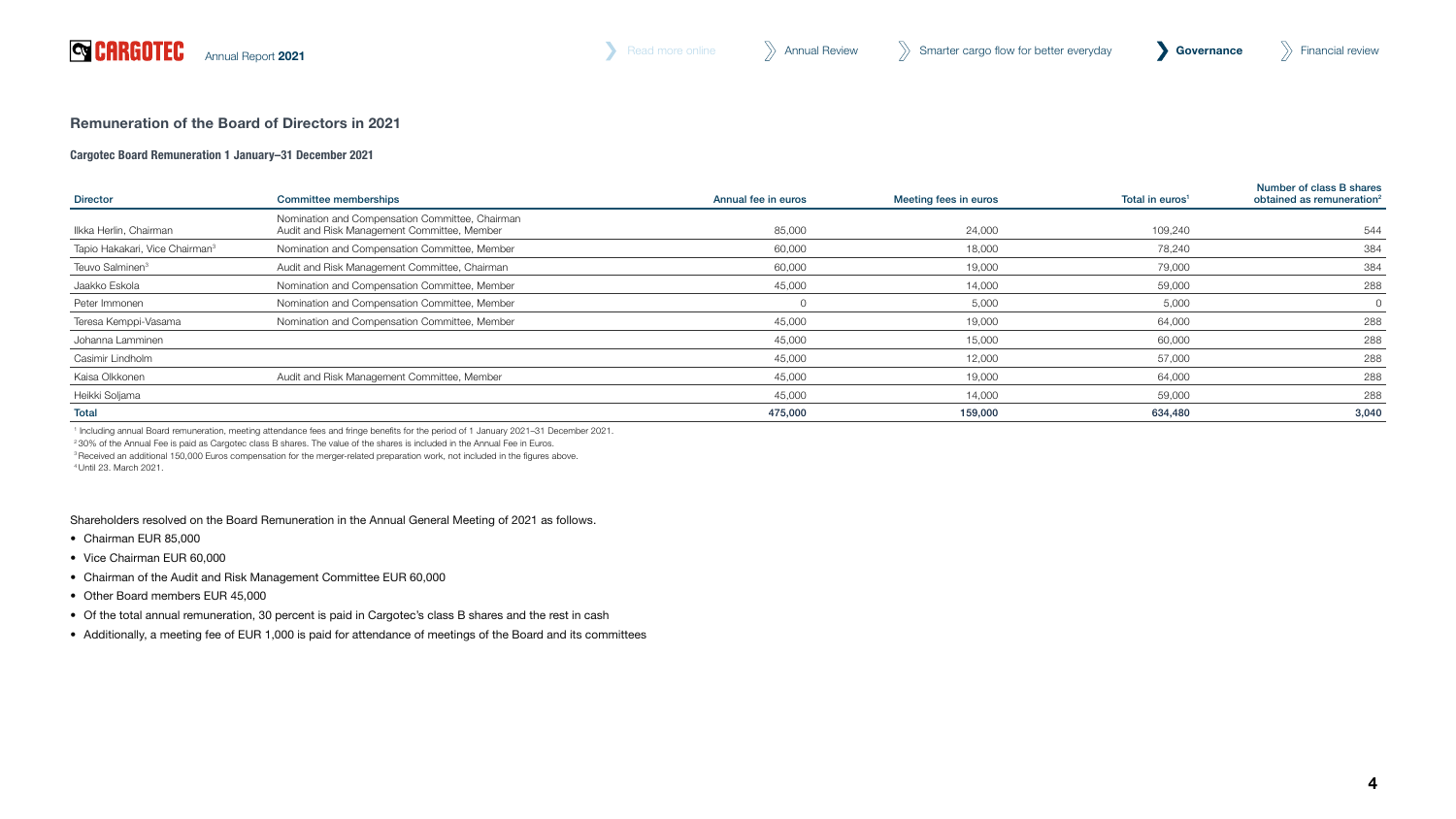

# Remuneration of the CEO

# Application of Performance Criteria in 2021

The CEO participated in the following variable pay programmes in 2021 (short- and long-term incentive programmes):

| Programme                                     | <b>Purpose</b>                                                                                                                                           | <b>Performance period</b> | <b>Earning opportunity</b>                                         | <b>Performance measures</b>                                                                                                                                                               | <b>Achievement</b>                                                                                                                                              |
|-----------------------------------------------|----------------------------------------------------------------------------------------------------------------------------------------------------------|---------------------------|--------------------------------------------------------------------|-------------------------------------------------------------------------------------------------------------------------------------------------------------------------------------------|-----------------------------------------------------------------------------------------------------------------------------------------------------------------|
| STI: 2020 Annual Bonus Programme              | To reward and incentivise achievement<br>of financial, strategic, operational and<br>sustainability targets aligned with Cargotec's<br>business strategy | 2021                      | Maximum 130% of annual base salary                                 | 2021 comparable operating profit (MEUR), 2021<br>operative cash flow (m€). Strategic individual<br>targets: 1) Sustainability strategy; 2) Integration<br>plan and transaction readiness. | EUR 179,608 / 20% of the maximum.<br>Incentive payment in April 2022.                                                                                           |
| LTI: 2020–2022 Performance Share<br>Programme | To commit CEO to the long-term interests<br>of the company and offer a competitive,<br>ownership-based reward scheme                                     | Measuring period 2021     | Maximum 24,400 class B shares from<br>performance period 2020-2022 | 2021 service gross profit (MEUR)                                                                                                                                                          | 4.125 class B shares / 51% of maximum for<br>the measuring period 2021. Incentive payment<br>by April 2023 after measuring period of 2022.                      |
| LTI: 2019–2021 Performance Share<br>Programme |                                                                                                                                                          | Measuring period 2021     | Maximum 23.100 class B shares from<br>performance period 2021-2023 | 2021 comparable operating profit (MEUR)                                                                                                                                                   | 0 class B shares / 0% of maximum of<br>maximum for the measuring period 2021.<br>Incentive payment by April 2024, after the<br>measuring periods 2022 and 2023. |

# Share-Based Incentives

CEO's share-based incentive framework:

- Annually rolling Performance Share Programmes for steering and achieving strategic targets
- Other programmes:
	- Matching Share Programme for retention and share ownership
	- Restricted Share Unit Programme for merger completion and retention

# CEO's share-based incentive programmes in 2021:

| Programme                                      | 2019                                                 | 2020                                                 | 2021                                               | 2022                           | 2023                         | 2024 |
|------------------------------------------------|------------------------------------------------------|------------------------------------------------------|----------------------------------------------------|--------------------------------|------------------------------|------|
| 2019-2021<br>Performance Share Programme       | Measuring period 1:<br>- Comparable operating profit | Measuring period 2:<br>- Service gross profit        |                                                    |                                |                              |      |
| 2020-2022<br>Performance Share Programme       |                                                      | Measuring period 1:<br>- Comparable operating profit | Measuring period 2:<br>- Service gross profit      | Measuring period 3:<br>$-$ TBD |                              |      |
| 2021-2023<br>Performance Share Programme       |                                                      |                                                      | Measuring period 1:<br>Comparable operating profit | Measuring period 2:<br>$-$ TBD | Measuring period 3:<br>- TBD |      |
| 2019-2022<br><b>Matching Share Programme</b>   | Share investment                                     |                                                      |                                                    |                                |                              |      |
| 2020<br><b>Restricted Share Unit Programme</b> |                                                      |                                                      |                                                    |                                |                              |      |

 $\epsilon$  = share delivery / incentive payment.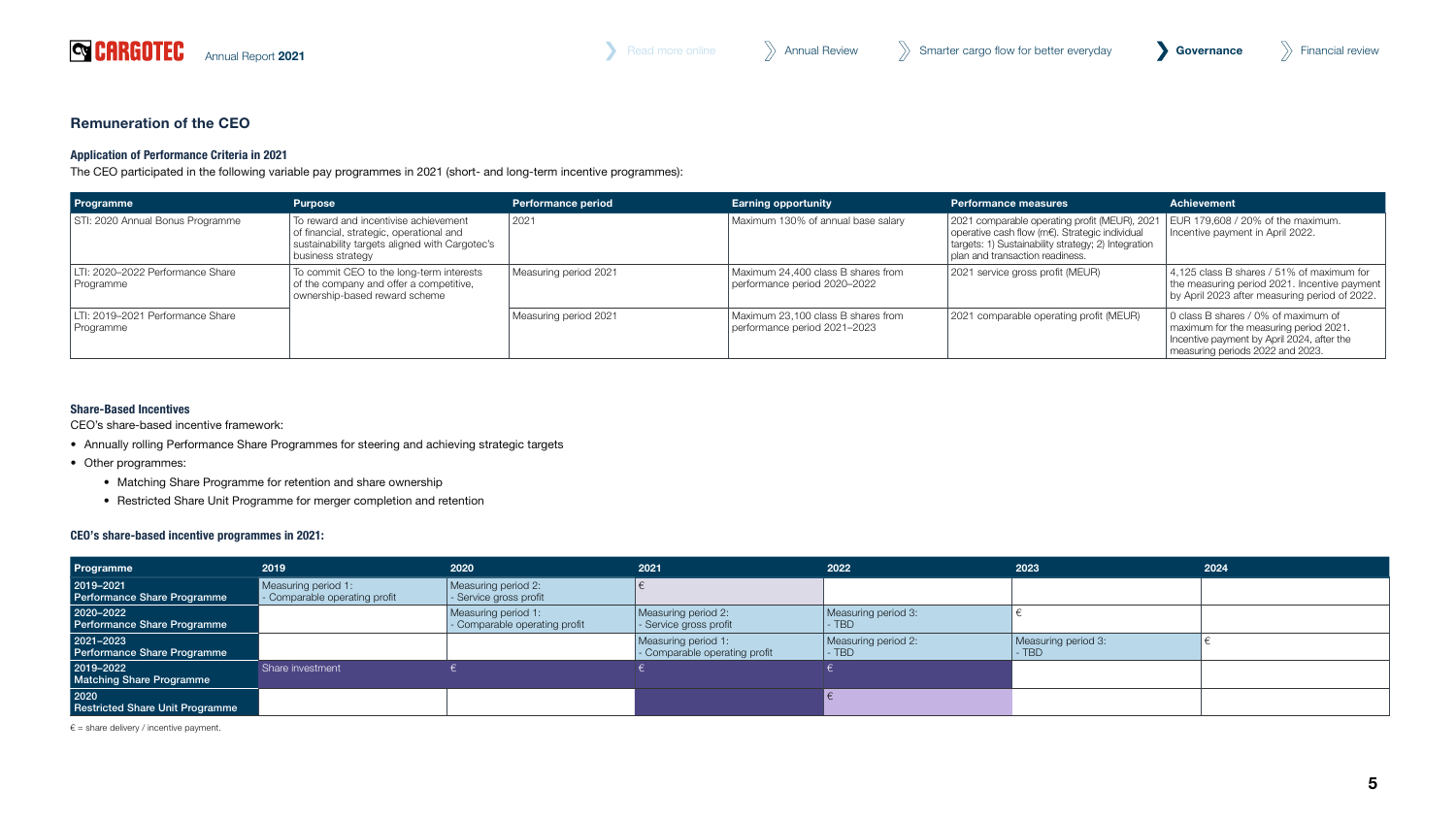[Annual Report](#page--1-0) 2021 **Governance** [Annual Review](#page--1-0) Annual Review Annual Review Smarter cargo flow for better everyday **Governance** >>>> Financial review

Purpose and operation of the CEO's sharebased incentives:

# 2017–2020 share-based incentive programme

**Q** CARGOTEC

The Performance Share Programme consists of three annually granted incentive programme periods in which rewards are conditional on the fulfilment of a three-year service condition (calendar years 2017–2019, 2018–2020 and 2019–2021) and performance conditions during the first two years that are tied to financial targets and separately set for each year. The reward is granted and settled in Cargotec class B shares on top of which Cargotec pays taxes and tax-related expenses. The reward related to each incentive programme period is paid after two years based on fulfillment of the vesting criteria and is subject to approximately one-year lock-up period.

# 2020–2024 Performance Share Programme

The Performance Share Programme includes three performance periods, calendar years 2020–2022, 2021– 2023 and 2022–2024. Each performance period includes one to three measuring periods. One measuring period can be three calendar years at maximum, which is the total length of one performance period. The reward is granted and settled in Cargotec class B shares on top of which Cargotec pays taxes and tax-related expenses. No reward will be paid, if a key employee's employment or service ends before the reward payment.

#### 2019–2022 Matching Share Programme

Programme participants have made an investment to Cargotec shares at the inception of the programme and receive an equivalent amount of shares in accordance

with the matching share programme. The reward is granted and settled in Cargotec class B shares on top of which Cargotec pays taxes and tax-related expenses. The vesting condition related to matching shares is tied to working condition so that one third of the reward is earned annually over the three year period after which the vested shares have a lock-up period of one year except the shares vested during the last year for which there is no lock-up period.

#### 2020 Restricted Share Unit Programme

The Restricted Share Unit Programme 2020 is intended to function as a bridge programme for the transition period before the completion of the Merger. The aim of the programme is to align the objectives of the shareholders and the key employees, to secure

business continuity during the transition period, and to retain key employees at the company. The reward from the programme is conditional to the completion of the Merger. In addition, the reward is based on a valid employment or service and the continuity of the employment or service during the waiting period. The reward is granted and settled in Cargotec class B shares on top of which Cargotec pays taxes and taxrelated expenses. Shares received as a reward in the Programme may not be sold, transferred, pledged or otherwise assigned during the 12-month lock-up period. The lock-up period begins on the date following the completion of the Merger.

# Summary of Granted, Earned and Paid Share-Based Incentives to the CEO in Connection to the Reporting Period

| <b>Programme</b>                         | <b>Performance Period</b> | <b>Grant Date</b> | <b>Payment Date</b>                                                                                                | <b>Vesting Date</b>                                                              | Performance Criteria                                                             | <b>Awarded Shares Net pcs</b><br>maximum | Achieved Reward as %<br>of maximum                | Net Shares Earned pcs        |
|------------------------------------------|---------------------------|-------------------|--------------------------------------------------------------------------------------------------------------------|----------------------------------------------------------------------------------|----------------------------------------------------------------------------------|------------------------------------------|---------------------------------------------------|------------------------------|
| 2020-2022 Performance<br>Share Programme | 2020-2022                 | 8 April 2020      | By April 2023                                                                                                      | April 2023                                                                       | 2021 service gross profit;<br>2022 decided by the Board                          | 24,400                                   | Measuring period 2021: 51%                        | Measuring period 2021: 4,125 |
| 2021-2023 Performance<br>Share Programme | 2020-2023                 | 13 April 2021     | By April 2024                                                                                                      | April 2024                                                                       | 2021 comparable operating<br>profit; 2022 and 2023 to be<br>decided by the Board | 23,100                                   | Measuring period 2021: 0%                         | Measuring period 2021: 0     |
| 2019-2021 Performance<br>Share Programme | 2019-2020                 | 10 April 2019     | By April 2021                                                                                                      | 31 December 2021                                                                 | 2019 comparable<br>operating profit;<br>2020 service gross profit                | 23,100                                   | Programme in total: 7%                            | Programme in total: 1,650    |
| 2019-2022 Matching Share<br>Programme    | 2019-2022                 | 1 March 2019      | 2 <sup>nd</sup> installment paid by the<br>company on 31 March 2021<br>l 3rd and last installment<br>by April 2022 | For the 2 <sup>nd</sup> installment<br>restriction period until<br>31 March 2022 | Personal share investment<br>and continuous shareholding                         | 24,770                                   | 1/3 of total matching shares<br>delivered in 2020 | 8,256                        |

In addition to the earned shares, the company pays a cash portion to cover taxes and employment-related expenses.

In the Performance Share Programmes the grant value is maximum 230% of the annual base salary in accordance with the Remuneration Policy.